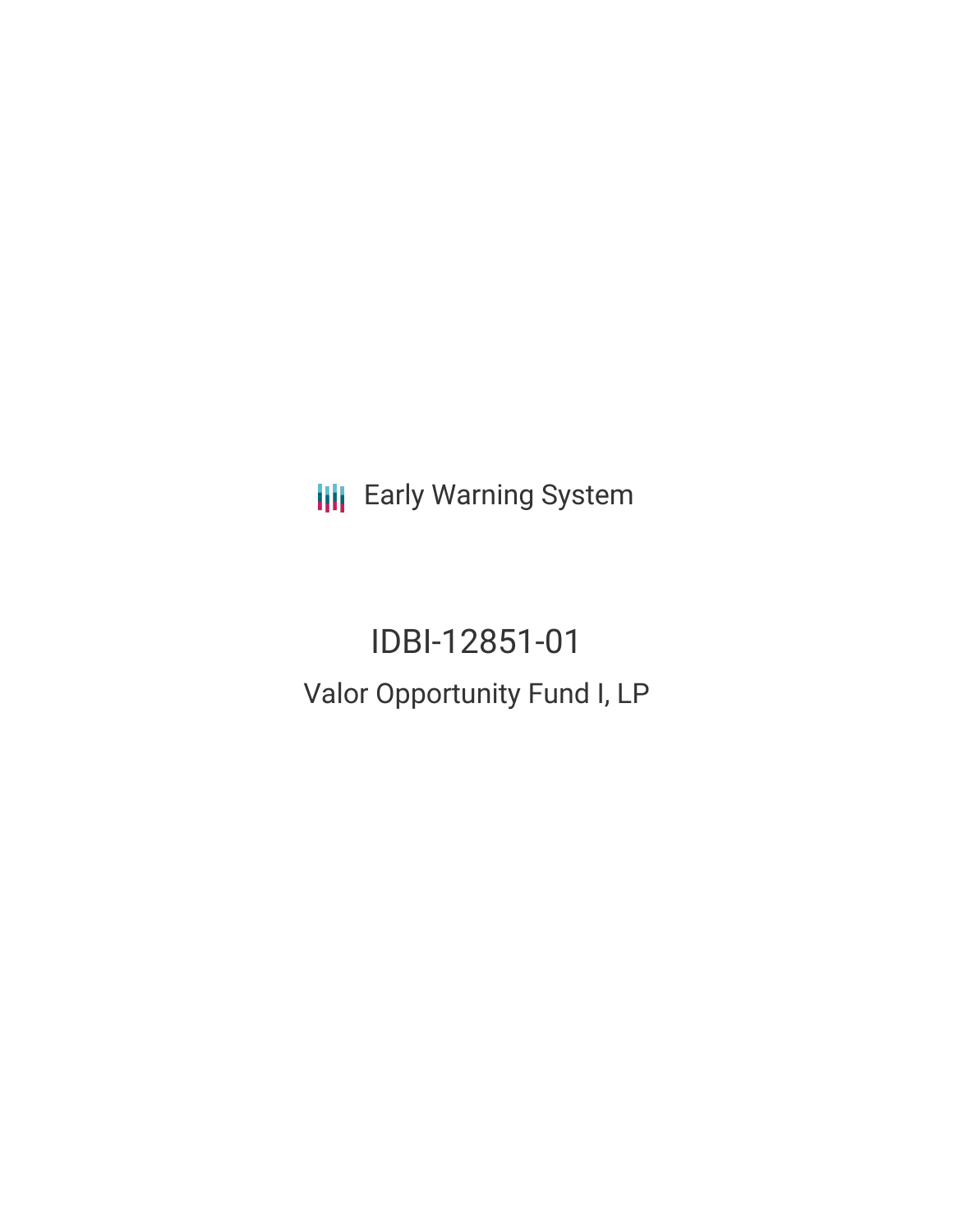

# **Quick Facts**

| <b>Countries</b>               | <b>Brazil</b>                |
|--------------------------------|------------------------------|
| <b>Financial Institutions</b>  | IDB Invest (IDBI)            |
| <b>Status</b>                  | Proposed                     |
| <b>Bank Risk Rating</b>        | FI.                          |
| <b>Voting Date</b>             | 2020-05-26                   |
| <b>Borrower</b>                | Valor Opportunity Fund I, LP |
| <b>Sectors</b>                 | Finance, Industry and Trade  |
| <b>Investment Type(s)</b>      | Loan                         |
| <b>Investment Amount (USD)</b> | \$10.00 million              |
| <b>Project Cost (USD)</b>      | \$10.00 million              |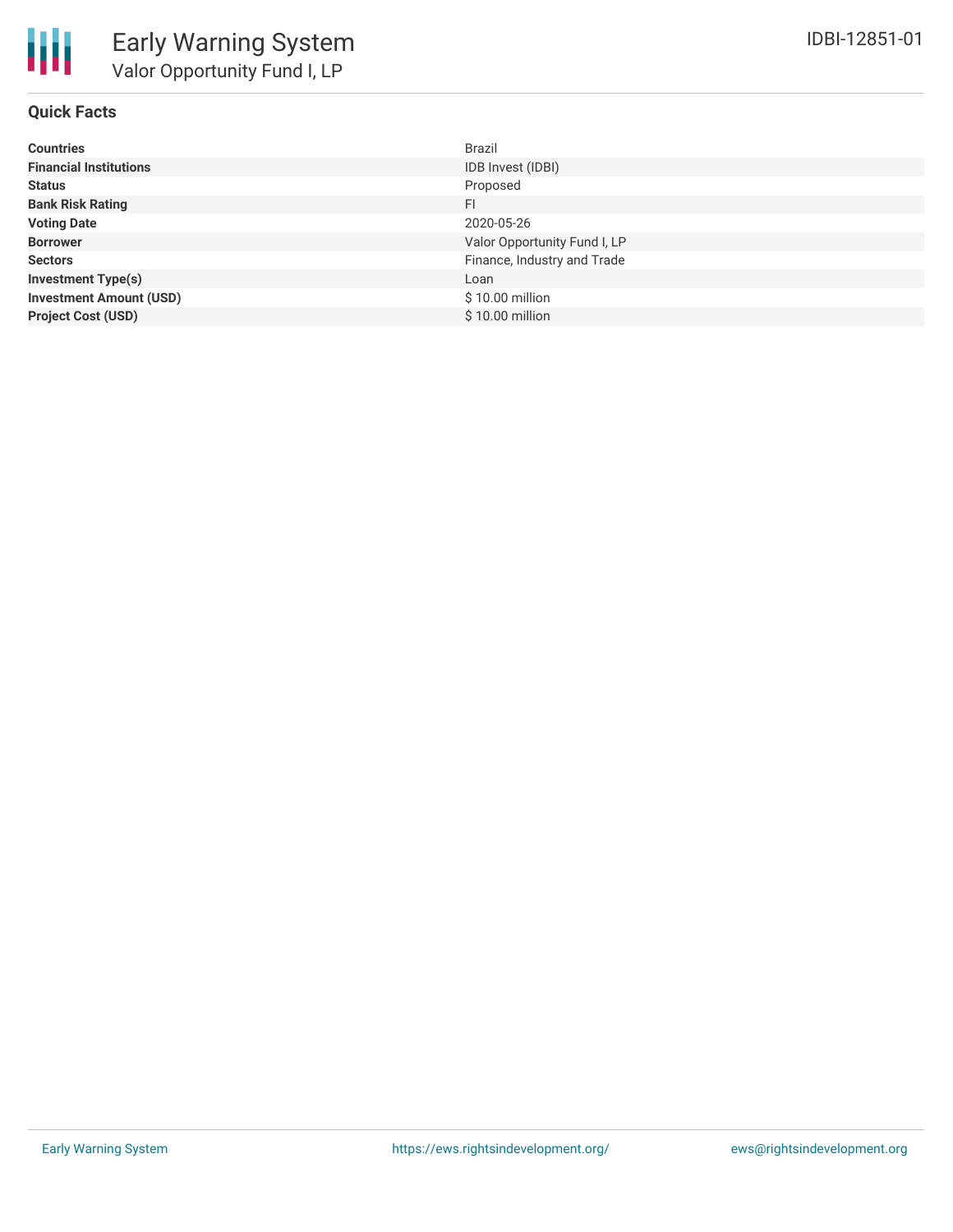

## **Project Description**

The Project consists of an investment of up to US\$10 million in the Valor Opportunity Fund I ("VOF I" or the "Fund"), which aims to provide growth equity for innovative and technology-enabled companies in Brazil.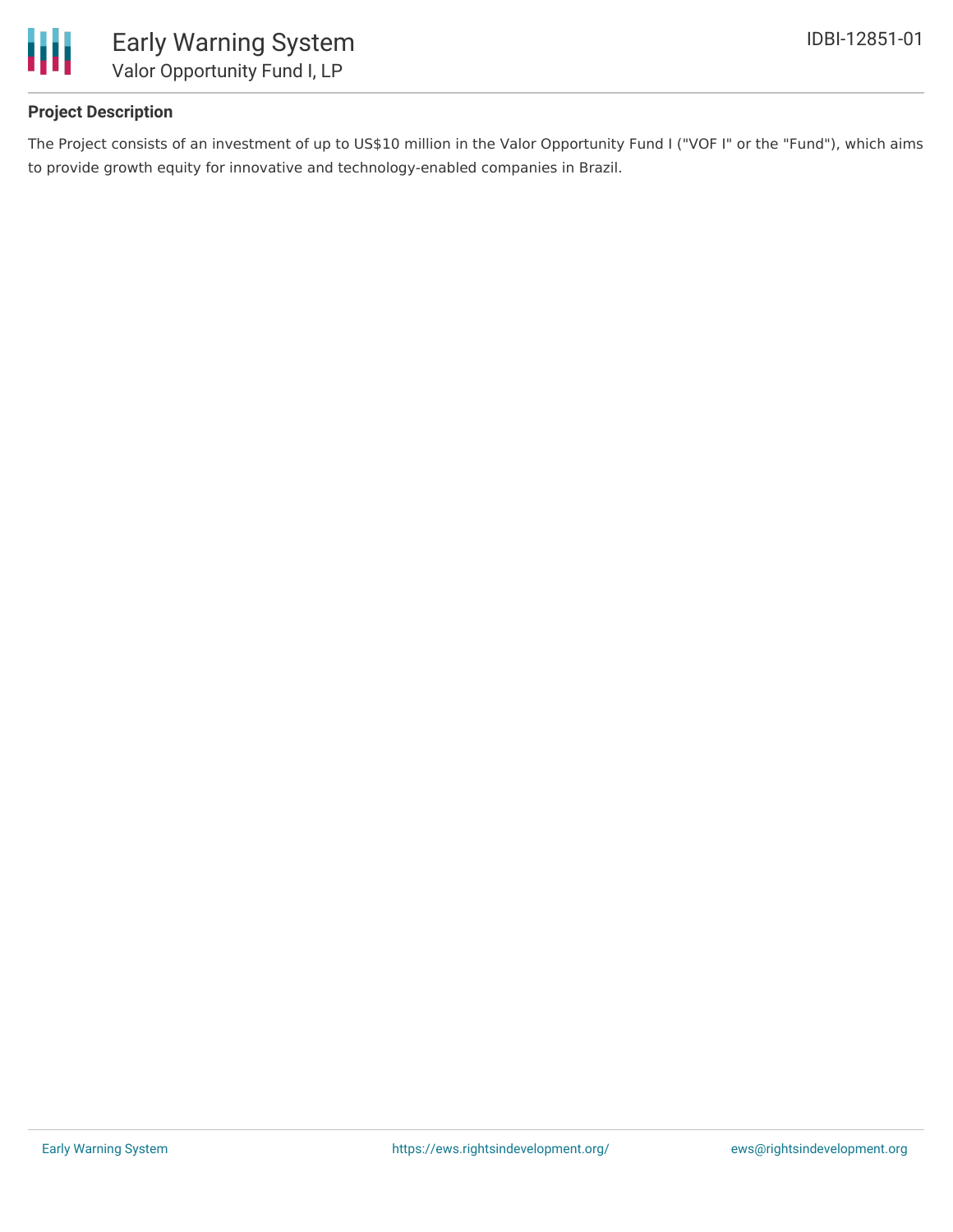#### **Investment Description**

• IDB Invest (IDBI)

### **Financial Intermediary**

Financial Intermediary: A commercial bank or financial institution that receives funds from a development bank. A financial intermediary then lends these funds to their clients (private actors) in the form of loans, bonds, guarantees and equity shares. Financial intermediaries include insurance, pension and equity funds. The direct financial relationship is between the development bank and the financial intermediary.

Valor [Venture](file:///actor/1079/) Fund II, L.P. (Financial Intermediary)